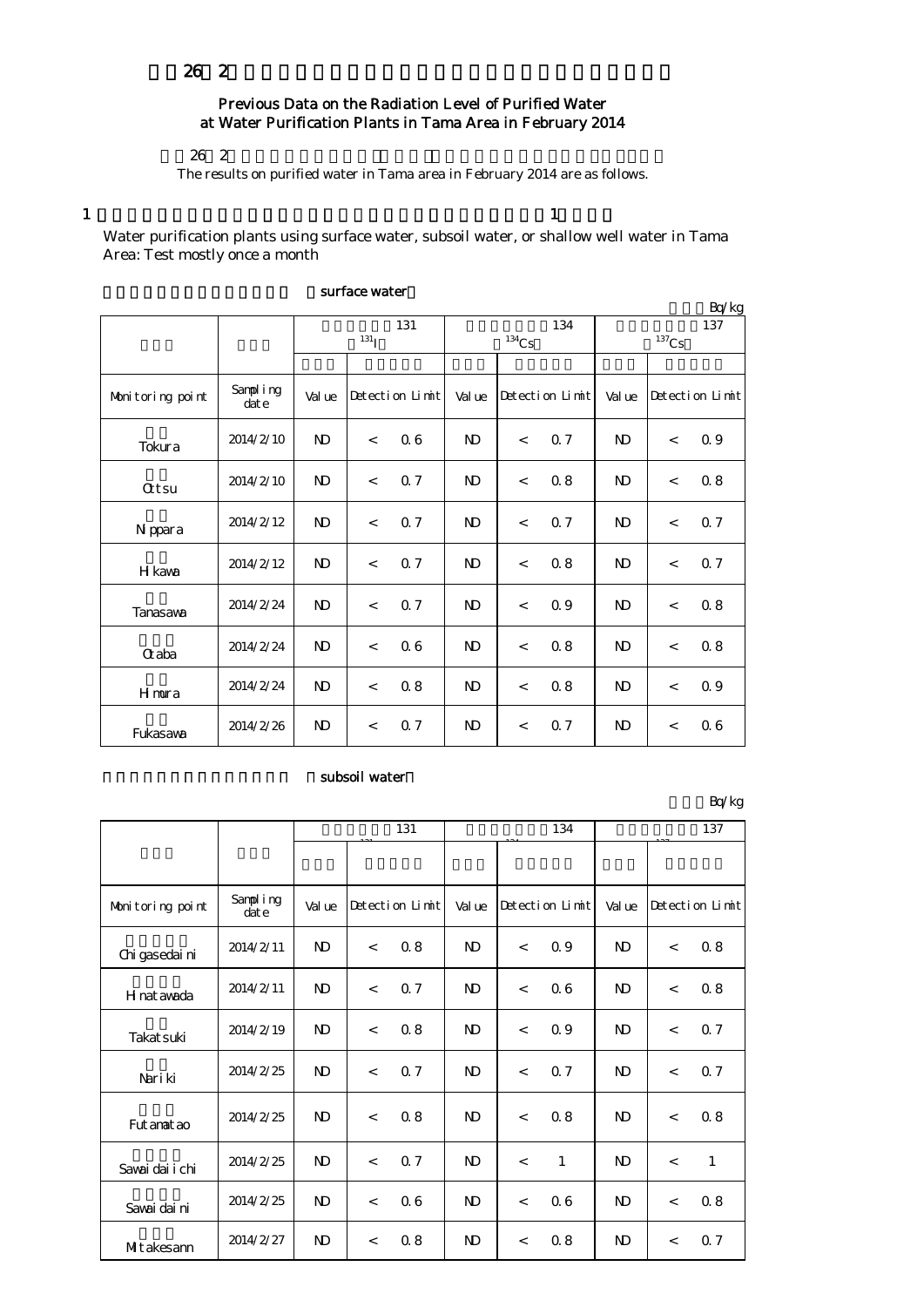### shallow well

単位:Bq/kg

|   |                  |                  |                | 131   |                 |                |       | 134             |                |       | 137             |
|---|------------------|------------------|----------------|-------|-----------------|----------------|-------|-----------------|----------------|-------|-----------------|
|   |                  |                  |                |       |                 |                |       |                 |                |       |                 |
|   | Monitoring point | Sampling<br>date | Value          |       | Detection Limit | Value          |       | Detection Limit | Value          |       | Detection Limit |
|   | Sugi nami        | 2014/2/6         | N <sub>D</sub> | $\lt$ | 06              | N <sub>D</sub> | $\lt$ | 0.5             | N <sub>D</sub> | $\lt$ | 06              |
|   | kamiisi hara     | 2014/2/13        | N <sub>D</sub> | $\lt$ | 0.8             | N <sub>D</sub> | $\lt$ | 0.9             | N <sub>D</sub> | $\lt$ | 0.8             |
|   | Kanniyotsugi     | 2014/2/26        | N <sub>D</sub> | $\lt$ | 0.9             | $\mathbf{D}$   | $\lt$ | 0.9             | ND.            | $\lt$ | 0.8             |
| 2 |                  |                  |                | 3     |                 |                |       |                 |                |       |                 |

# Source water in taken form deep well: Test mostly once every three month

|                   |                      |                |                          |                 |                |                          |                 |                |                          | Lyng            |
|-------------------|----------------------|----------------|--------------------------|-----------------|----------------|--------------------------|-----------------|----------------|--------------------------|-----------------|
|                   |                      | 131            |                          |                 |                |                          | 134             | 137            |                          |                 |
|                   |                      |                |                          |                 |                |                          |                 |                |                          |                 |
| Monitoring point  | Sampling<br>$\det e$ | Val ue         |                          | Detection Limit | Val ue         |                          | Detection Limit | Val ue         |                          | Detection Limit |
| Taki yana         | 2014/2/10            | $\mathbf{D}$   | $\lt$                    | 0.8             | N <sub>D</sub> | $\overline{\phantom{a}}$ | 06              | N <sub>D</sub> | $\overline{\phantom{a}}$ | 0.8             |
| Noduta            | 2014/2/11            | $\mathbf{N}$   | $\,<$                    | 0.8             | $\mathbf{N}$   | $\,<\,$                  | 0.9             | $\mathbf{N}$   | $\,<$                    | 0.9             |
| Kanirenj yaku     | 2014/2/12            | $\mathbf{N}$   | $\,<$                    | 0.8             | $\mathbf{D}$   | $\,<\,$                  | 06              | N <sub>D</sub> | $\,<$                    | 0.8             |
| Kuni tachi naka   | 2014/2/13            | $\mathbf{N}$   | $\,<$                    | 0.7             | $\mathbf{D}$   | $\,<\,$                  | 06              | $\mathbf{D}$   | $\,<$                    | Q 7             |
| Misawa            | 2014/2/17            | N <sub>D</sub> | $\overline{\phantom{a}}$ | 0.8             | N <sub>D</sub> | $\overline{\phantom{a}}$ | 0.7             | ND.            | $\overline{\phantom{a}}$ | Q <sub>7</sub>  |
| Minamisawa        | 2014/2/18            | $\mathbf{N}$   | $\,<$                    | 0.9             | $\mathbf{N}$   | $\,<\,$                  | 0.8             | $\mathbf{D}$   | $\overline{\phantom{a}}$ | 0.8             |
| Gakaue            | 2014/2/19            | $\mathbf{D}$   | $\overline{\phantom{a}}$ | 0.7             | N)             | $\overline{\phantom{a}}$ | 06              | ND.            | $\lt$                    | 0.8             |
| Fuj i midai i chi | 2014/2/20            | $\mathbf{D}$   | $\overline{\phantom{a}}$ | $\mathbf{1}$    | $\mathbf{D}$   | $\overline{\phantom{a}}$ | 0.8             | $\mathbf{D}$   | $\overline{a}$           | 08              |
| Fijimidaisan      | 2014/2/20            | $\mathbf{D}$   | $\,<\,$                  | 0.8             | $\mathbf{N}$   | $\overline{\phantom{a}}$ | 08              | $\mathbf{N}$   | $\,<$                    | $\mathbf{1}$    |
| Mitakashi nkawa   | 2014/2/24            | $\mathbf{N}$   | $\,<$                    | 06              | $\mathbf{N}$   | $\,<\,$                  | 0.7             | $\mathbf{N}$   | $\,<\,$                  | 06              |
| Fuchumusashi dai  | 2014/2/25            | $\mathbf{N}$   | $\,<$                    | 0.8             | $\mathbf{D}$   | $\,<\,$                  | 0.9             | $\mathbf{N}$   | $\,<$                    | Q 7             |
| Onaru             | 2014/2/26            | $\mathbf{D}$   | $\,<\,$                  | 0.8             | $\mathbf{D}$   | $\overline{\phantom{a}}$ | 0.8             | $\mathbf{D}$   | $\,<\,$                  | 06              |
| Jyousui minami    | 2014/2/27            | $\mathbf{N}$   | $\,<\,$                  | 06              | $\mathbf{N}$   | $\,<\,$                  | 06              | $\mathbf{N}$   | $\,<$                    | 0.7             |
| Kajino            | 2014/2/27            | $\mathbf{N}$   | $\,<$                    | 0.7             | $\mathbf{N}$   | $\,<\,$                  | 0.7             | $\mathbf{N}$   | $\,<$                    | 0.7             |

 $R_0/k_0$